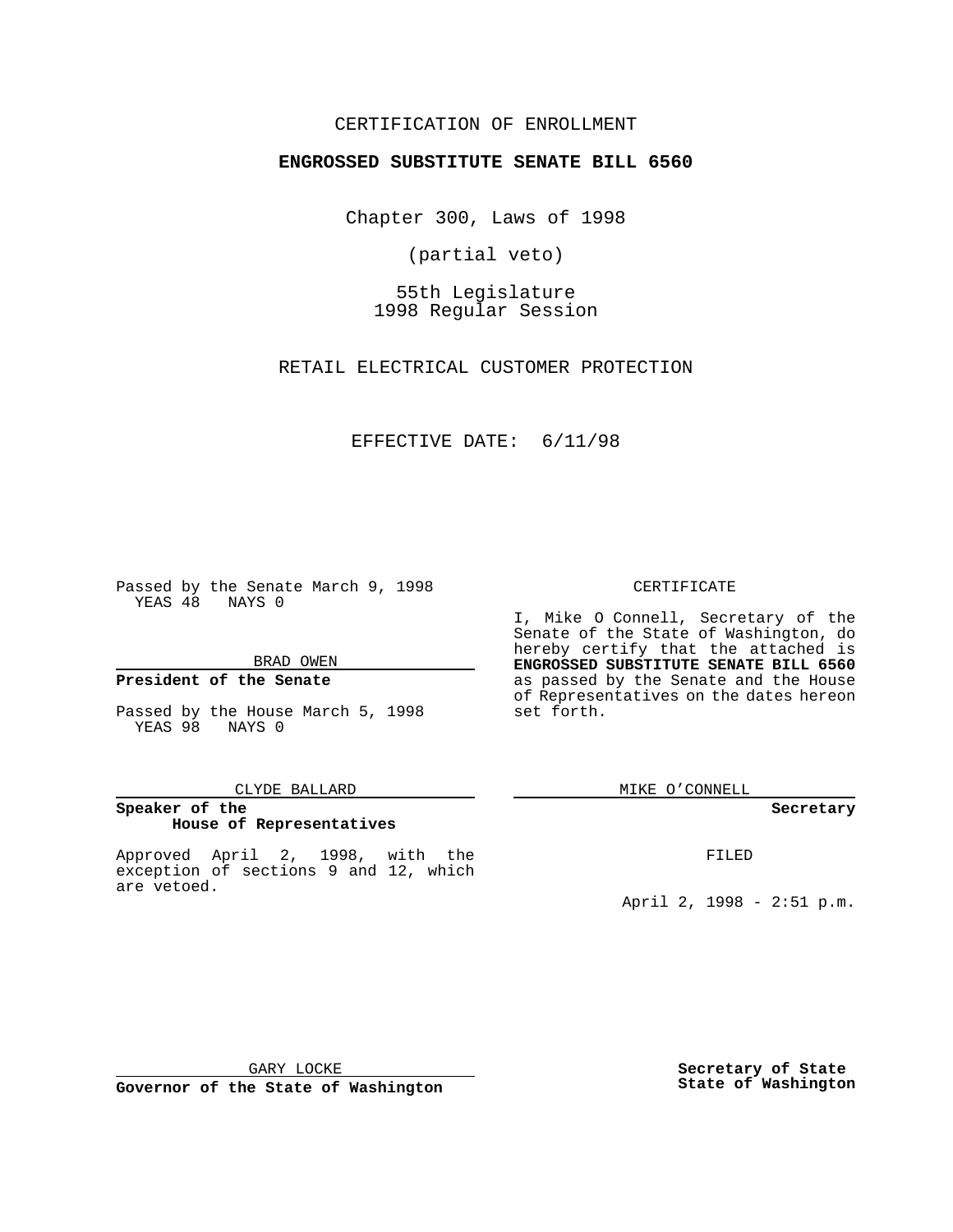## **ENGROSSED SUBSTITUTE SENATE BILL 6560** \_\_\_\_\_\_\_\_\_\_\_\_\_\_\_\_\_\_\_\_\_\_\_\_\_\_\_\_\_\_\_\_\_\_\_\_\_\_\_\_\_\_\_\_\_\_\_

\_\_\_\_\_\_\_\_\_\_\_\_\_\_\_\_\_\_\_\_\_\_\_\_\_\_\_\_\_\_\_\_\_\_\_\_\_\_\_\_\_\_\_\_\_\_\_

### AS AMENDED BY THE HOUSE

Passed Legislature - 1998 Regular Session

### **State of Washington 55th Legislature 1998 Regular Session**

**By** Senate Committee on Energy & Utilities (originally sponsored by Senators Brown, Jacobsen, T. Sheldon, Kohl, Hargrove, Fairley, B. Sheldon, Prentice, Wojahn, Loveland, Thibaudeau, McAuliffe, Heavey, Spanel, Snyder, Rasmussen, Haugen, Patterson and Franklin)

Read first time 02/06/98.

1 AN ACT Relating to retail electrical customers; amending RCW 2 74.38.070; adding a new chapter to Title 19 RCW; creating new sections; 3 and declaring an emergency.

4 BE IT ENACTED BY THE LEGISLATURE OF THE STATE OF WASHINGTON:

5 NEW SECTION. **Sec. 1.** (1) The legislature finds that:

6 (a) Electricity is a basic and fundamental need of all residents; 7 and

8 (b) Currently Washington's consumer-owned and investor-owned 9 utilities offer consumers a high degree of reliability and service 10 quality while providing some of the lowest rates in the country.

11 (2) The legislature intends to:

12 (a) Preserve the benefits of consumer and environmental protection, 13 system reliability, high service quality, and low-cost rates;

14 (b) Ensure that all retail electrical customers have the same level 15 of rights and protections; and

16 (c) Require the adequate disclosure of the rights afforded to 17 retail electric customers.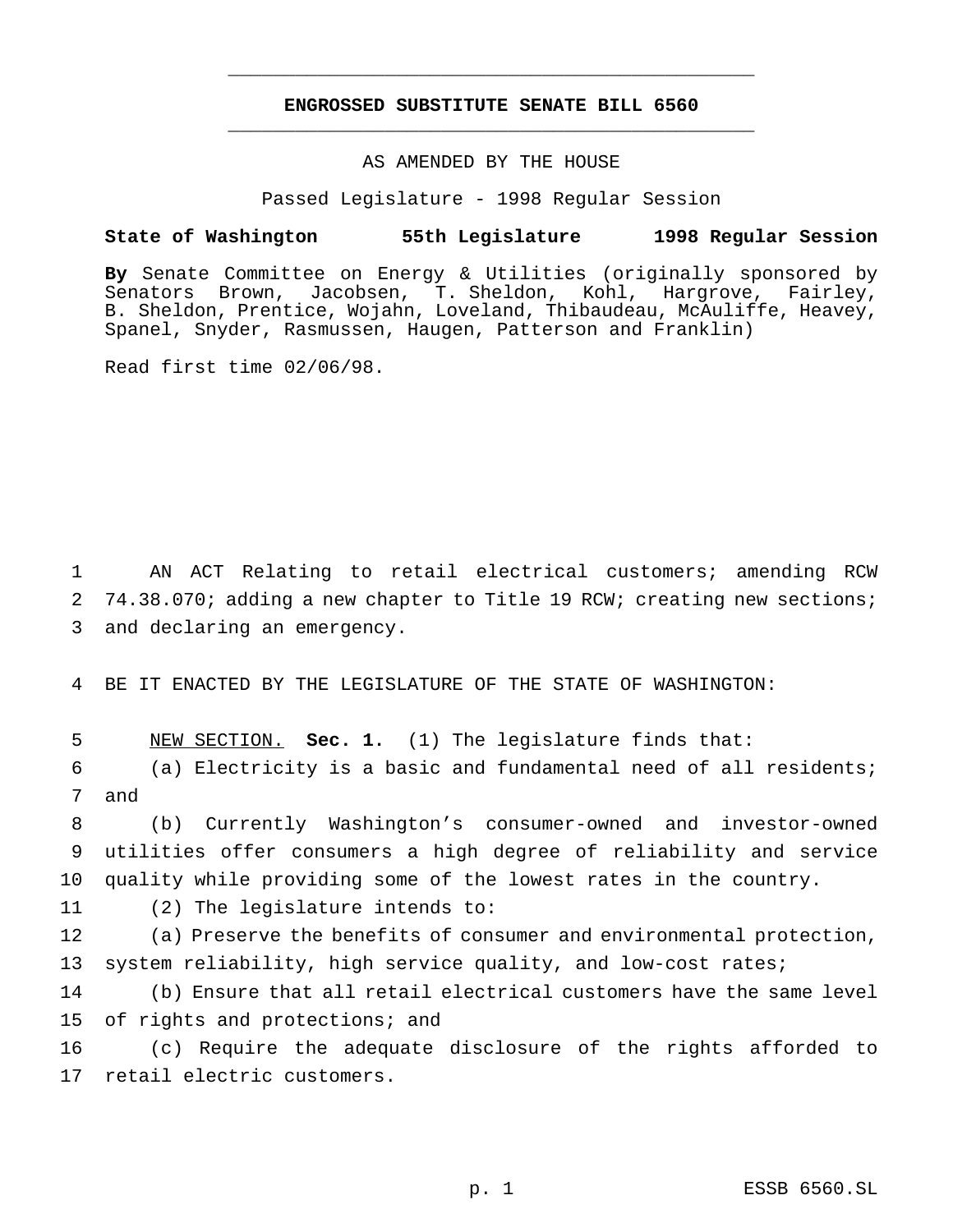NEW SECTION. **Sec. 2.** The definitions in this section apply throughout this chapter unless the context clearly requires otherwise.

 (1) "Commission" means the utilities and transportation commission. (2) "Conservation" means an increase in efficiency in the use of energy use that yields a decrease in energy consumption while providing the same or higher levels of service. Conservation includes low-income weatherization programs.

 (3) "Consumer-owned utility" means a municipal electric utility formed under Title 35 RCW, a public utility district formed under Title 54 RCW, an irrigation district formed under chapter 87.03 RCW, a cooperative formed under chapter 23.86 RCW, or a mutual corporation or association formed under chapter 24.06 RCW, that is engaged in the business of distributing electricity to more than one retail electric customer in the state.

 (4) "Department" means the department of community, trade, and economic development.

 (5) "Electric meters in service" means those meters that record in at least nine of twelve calendar months in any calendar year not less than two hundred fifty kilowatt hours per month.

 (6) "Electric utility" means a consumer-owned or investor-owned utility as defined in this section.

 (7) "Electricity" means electric energy measured in kilowatt hours, or electric capacity measured in kilowatts, or both.

 (8) "Governing body" means the council of a city or town, the commissioners of an irrigation district, municipal electric utility, or public utility district, or the board of directors of an electric cooperative or mutual association that has the authority to set and approve rates.

 (9) "Investor-owned utility" means a company owned by investors that meets the definition of RCW 80.04.010 and is engaged in distributing electricity to more than one retail electric customer in the state.

 (10) "Proprietary customer information" means: (a) Information that relates to the source and amount of electricity used by a retail electric customer, a retail electric customer's payment history, and household data that is made available by the customer solely by virtue of the utility-customer relationship; and (b) information contained in a retail electric customer's bill.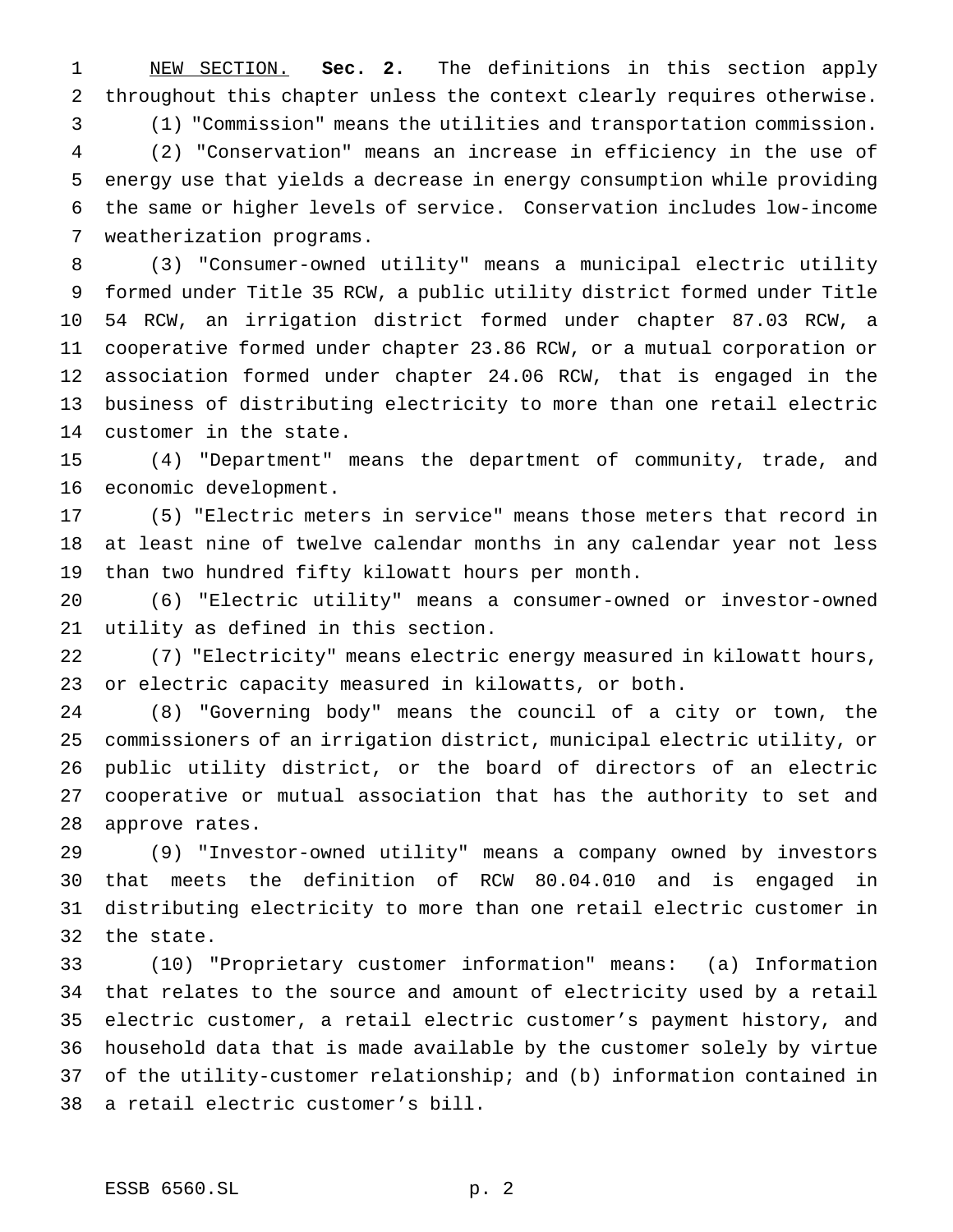(11) "Renewable resources" means electricity generation facilities fueled by: (a) Water; (b) wind; (c) solar energy; (d) geothermal energy; (e) landfill gas; or (f) biomass energy based on solid organic fuels from wood, forest, or field residues, or dedicated energy crops that do not include wood pieces that have been treated with chemical preservatives such as creosote, pentachlorophenol, or copper-chrome-arsenic.

 (12) "Resale" means the purchase and subsequent sale of electricity for profit, but does not include the purchase and the subsequent sale of electricity at the same rate at which the electricity was purchased. (13) "Retail electric customer" means a person or entity that purchases electricity for ultimate consumption and not for resale.

 (14) "Small utility" means any consumer-owned utility with twenty- five thousand or fewer electric meters in service, or that has an average of seven or fewer customers per mile of distribution line. (15) "State" means the state of Washington.

 NEW SECTION. **Sec. 3.** Except as otherwise provided in section 6 of this act, each electric utility must provide its retail electric customers with the following disclosures in accordance with section 4 of this act:

 (1) An explanation of any applicable credit and deposit requirements, including the means by which credit may be established, the conditions under which a deposit may be required, the amount of any deposit, interest paid on the deposit, and the circumstances under which the deposit will be returned or forfeited.

 (2) A complete, itemized listing of all rates and charges for which the customer is responsible, including charges, if any, to terminate service, the identity of the entity responsible for setting rates, and an explanation of how to receive notice of public hearings where changes in rates will be considered or approved.

 (3) An explanation of the metering or measurement policies and procedures, including the process for verifying the reliability of the meters or measurements and adjusting bills upon discovery of errors in the meters or measurements.

 (4) An explanation of bill payment policies and procedures, including due dates, applicable late fees, and the interest rate charged, if any, on unpaid balances.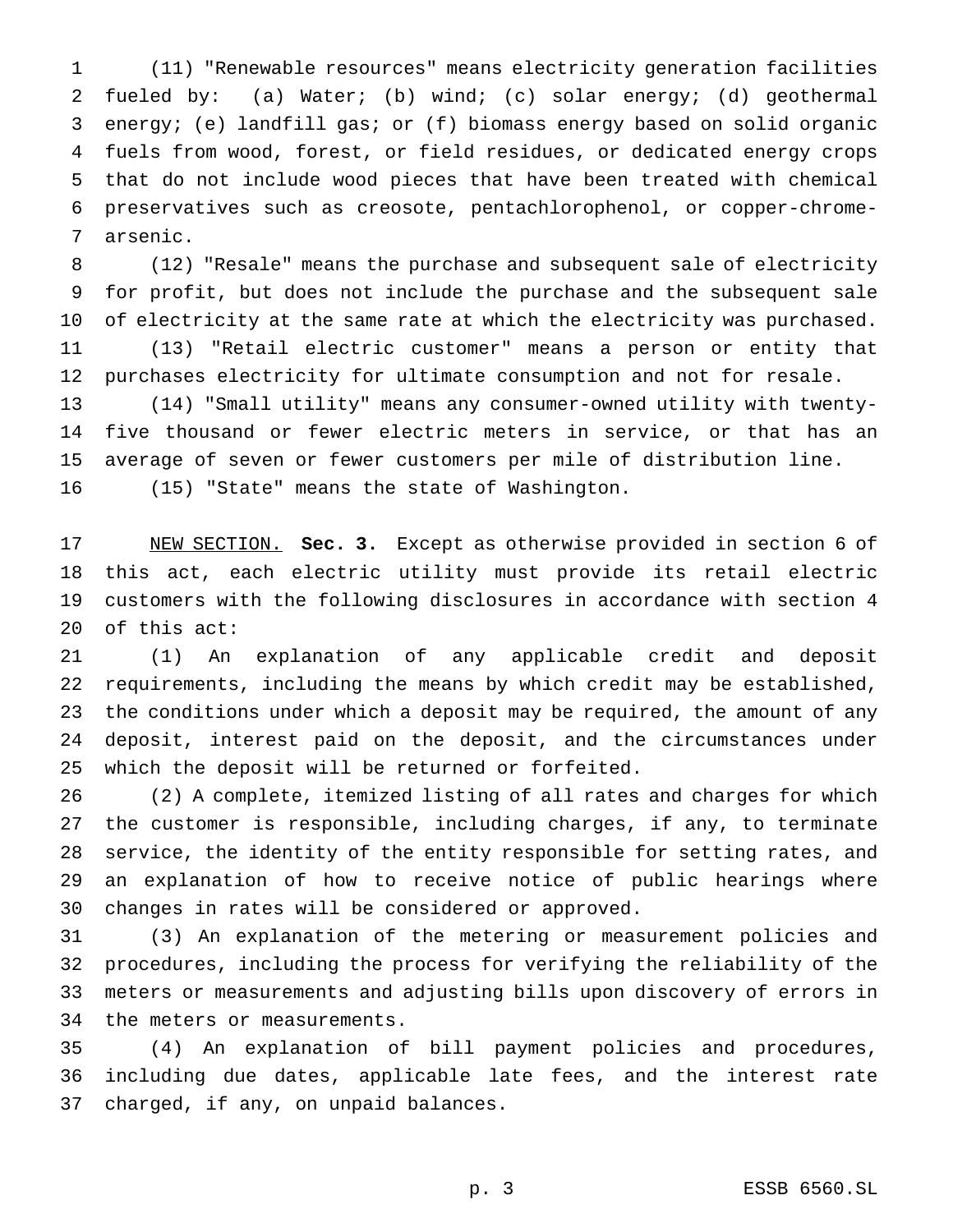(5) An explanation of the payment arrangement options available to customers, including budget payment plans and the availability of home heating assistance from government and private sector organizations.

 (6) An explanation of the method by which customers must give notice of their intent to discontinue service, the circumstances under which service may be discontinued by the utility, the conditions that must be met by the utility prior to discontinuing service, and how to avoid disconnection.

 (7) An explanation of the utility's policies governing the confidentiality of proprietary customer information, including the circumstances under which the information may be disclosed and ways in which customers can control access to the information.

 (8) An explanation of the methods by which customers may make inquiries to and file complaints with the utility, and the utility's procedures for responding to and resolving complaints and disputes, including a customer's right to complain about an investor-owned utility to the commission and appeal a decision by a consumer-owned utility to the governing body of the consumer-owned utility.

 (9) An annual report containing the following information for the previous calendar year:

 (a) A general description of the electric utility's customers, including the number of residential, commercial, and industrial customers served by the electric utility, and the amount of electricity consumed by each customer class in which there are at least three 25 customers, stated as a percentage of the total utility load;

 (b) A summary of the average electricity rates for each customer class in which there are at least three customers, stated in cents per kilowatt hour, the date of the electric utility's last general rate increase or decrease, the identity of the entity responsible for setting rates, and an explanation of how to receive notice of public hearings where changes in rates will be considered or approved;

 (c) An explanation of the amount invested by the electric utility in conservation, nonhydrorenewable resources, and low-income energy assistance programs, and the source of funding for the investments; and (d) An explanation of the amount of federal, state, and local taxes collected and paid by the electric utility, including the amounts collected by the electric utility but paid directly by retail electric customers.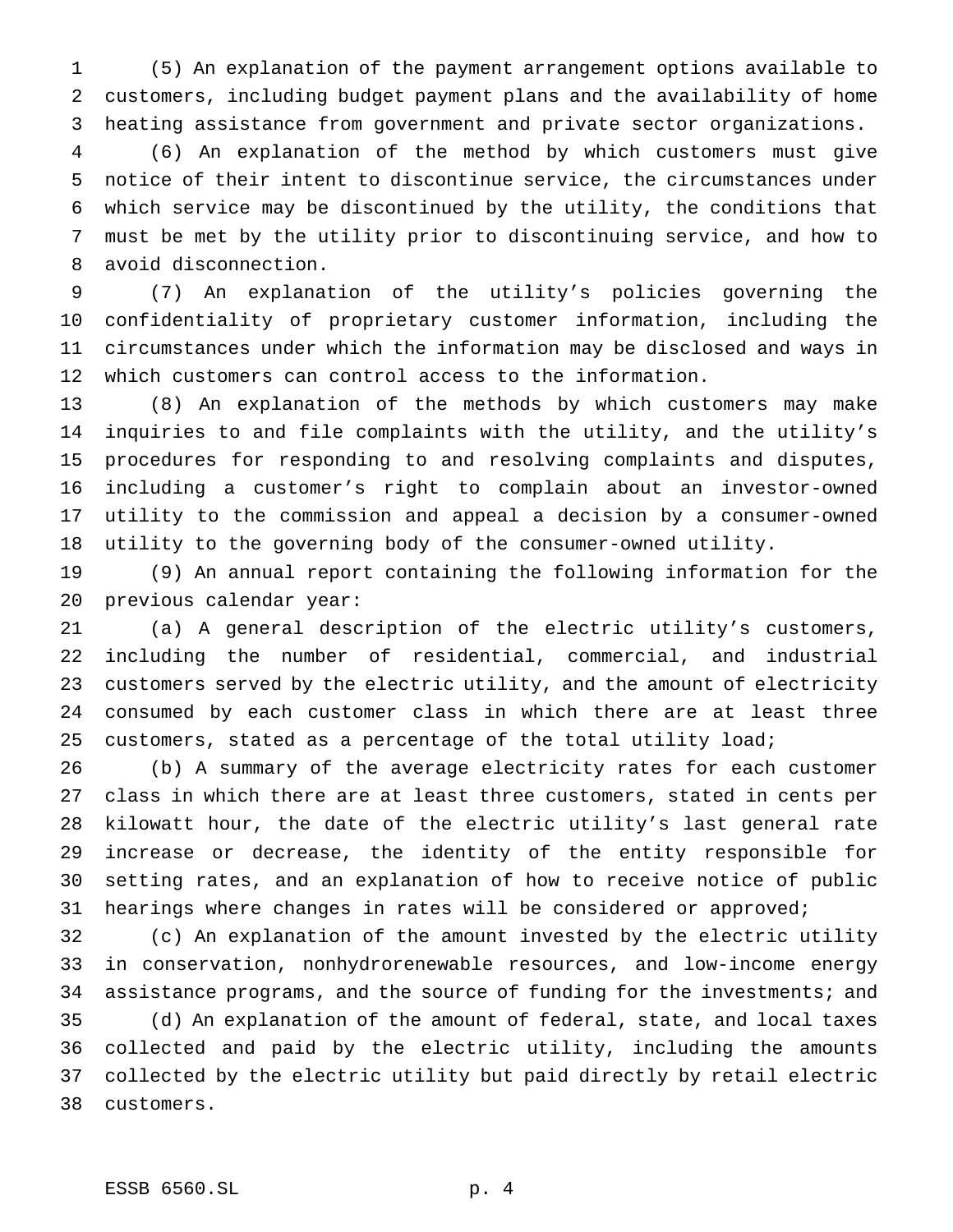NEW SECTION. **Sec. 4.** Except as otherwise provided in section 6 of this act, an electric utility shall:

 (1) Provide notice to all of its retail electric customers that the disclosures required in section 3 of this act are available without charge upon request. Such notice shall be provided at the time service is established and either included as a prominent part of each customer's bill or in a written notice mailed to each customer at least once a year thereafter. Required disclosures shall be provided without charge, in writing using plain language that is understandable to an ordinary customer, and presented in a form that is clear and conspicuous.

 (2) Disclose the following information in a prominent manner on all billing statements sent to retail electric customers, or by a separate written notice mailed to all retail electric customers at least quarterly and at the same time as a billing statement: "YOUR BILL INCLUDES CHARGES FOR ELECTRICITY, DELIVERY SERVICES, GENERAL ADMINISTRATION AND OVERHEAD, METERING, TAXES, CONSERVATION EXPENSES, AND OTHER ITEMS."

 NEW SECTION. **Sec. 5.** (1) The utilities and transportation commission and the department of community, trade, and economic development shall jointly study the following issues:

 (a) Variations in retail electricity rates within the state and in comparison with national averages, trends affecting the electric service costs for all customers in the state, and strategies available to minimize those costs in the future;

 (b) Demographics of retail electric customers in the state to include the distribution of customers by size of load;

 (c) The potential for cost-shifting among customer classes and among customers within the same class, and strategies available to minimize inappropriate cost shifts;

 (d) The consumer protection policies and procedures of electric utilities, including areas of consistency and inconsistency among the utilities in those policies and procedures;

 (e) The status, number, and primary characteristics of service territory agreements between electric utilities;

 (f) The current level of service quality and reliability as measured by available statistics, trends affecting quality of service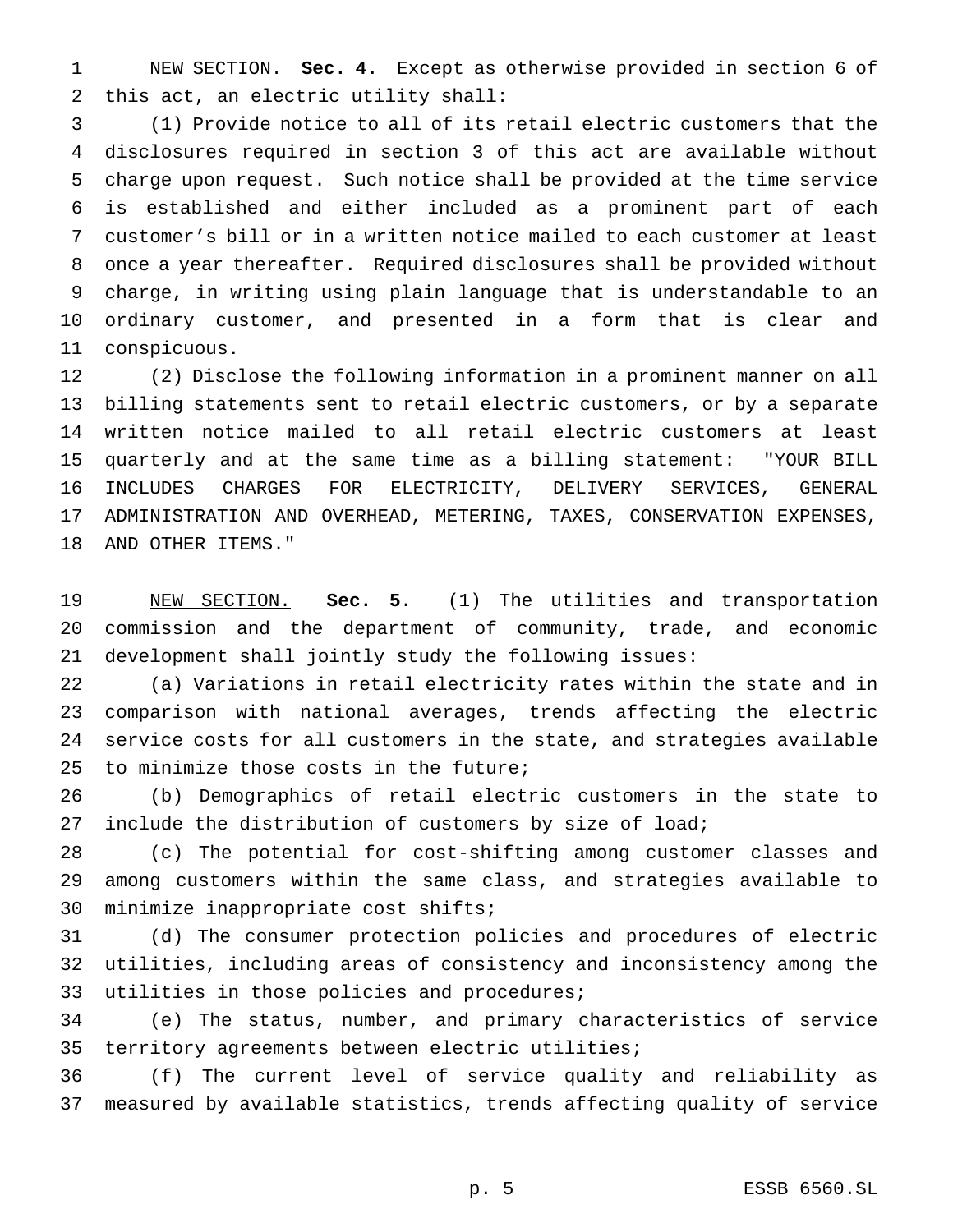and the integrity and reliability of the distribution system, and ways to ensure high service quality and reliability in the future; and

 (g) Current levels of investment in conservation, nonhydrorenewable resources, and low-income energy assistance programs, trends affecting such investment, and ways to fairly, efficiently, and effectively foster future achievement of the purposes of such investment.

 (2) The utilities and transportation commission and the department of community, trade, and economic development shall consult with the chair and ranking minority member of the senate and house of representatives energy and utilities committees, electric utilities, retail electric customers, and other interested parties throughout the course of the study and shall report the results of this study to the legislature and the governor no later than December 31, 1998.

 (3) Except as otherwise provided in section 6 of this act, each electric utility shall cooperate with the commission and the department in the preparation of the study and report required by this section, and shall provide all information requested by the commission or the department in a timely manner so that the study and report will be as thorough as possible and completed on schedule. The commission and department shall coordinate and cooperate with each other in preparing the study and report, particularly in requesting information from, or the assistance of, electric utilities, to minimize the potential for redundant requests.

 NEW SECTION. **Sec. 6.** The provisions of sections 3 through 5 of this act do not apply to a small utility. However, nothing in this section prohibits the governing body of a small utility from determining the utility should comply with any or all of the provisions of sections 3 through 5 of this act, which governing bodies are encouraged to do.

 NEW SECTION. **Sec. 7.** Nothing in chapter . . ., Laws of 1998 (this act) shall be construed as conferring on any state agency jurisdiction, supervision, or control over any consumer-owned utility.

 **Sec. 8.** RCW 74.38.070 and 1990 c 164 s 1 are each amended to read as follows:

 (1) Notwithstanding any other provision of law, any county, city, town, municipal corporation, or quasi municipal corporation providing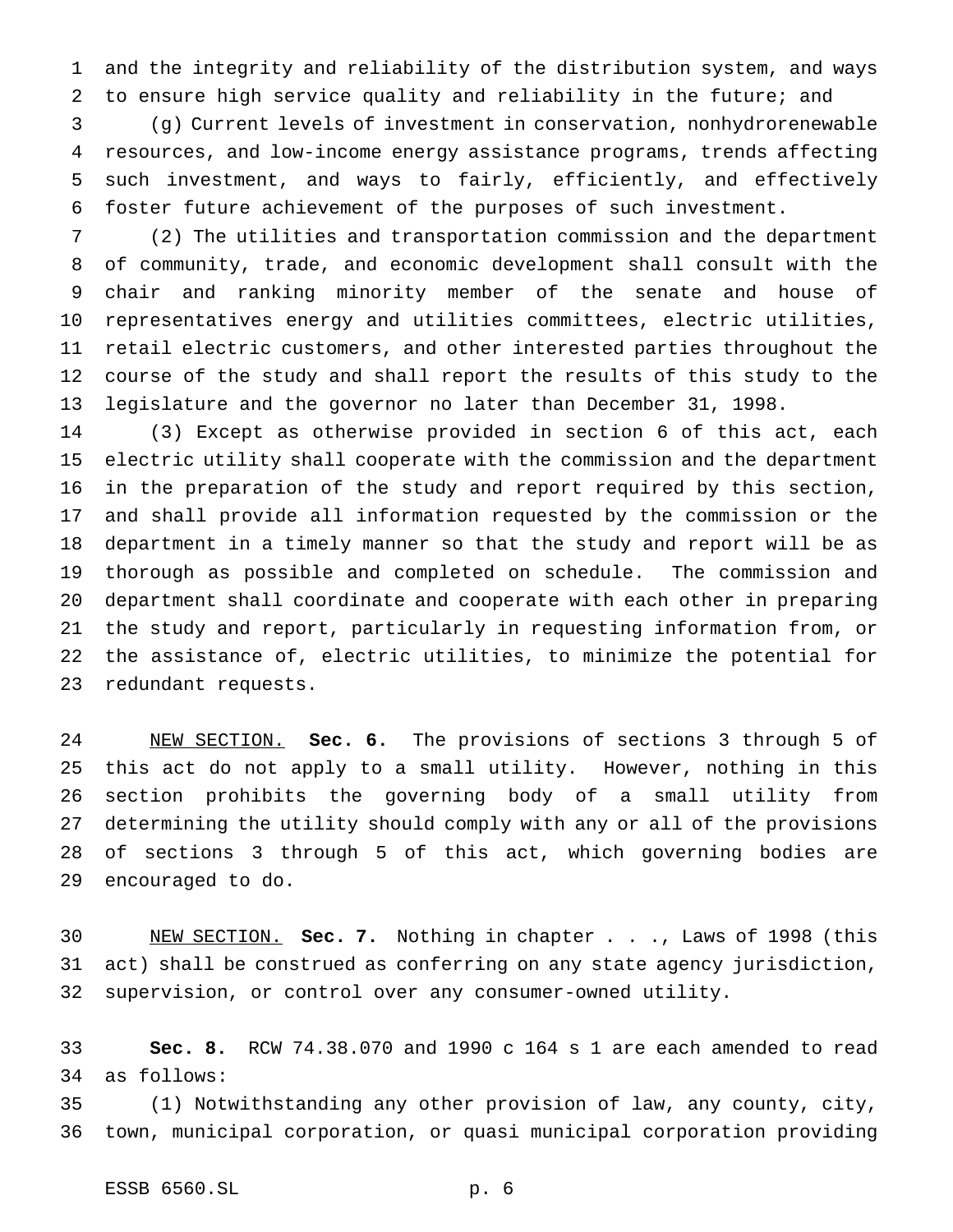utility services may provide such services at reduced rates for low 2 income senior citizens or other low-income ((disabled)) citizens: PROVIDED, That, for the purposes of this section, "low-income senior 4 citizen" or "other low-income ((disabled)) citizen" shall be defined by appropriate ordinance or resolution adopted by the governing body of the county, city, town, municipal corporation, or quasi municipal corporation providing the utility services except as provided in subsection (2) of this section. Any reduction in rates granted in whatever manner to low-income senior citizens or other low-income 10 ((disabled)) citizens in one part of a service area shall be uniformly 11 extended to low-income senior citizens or <u>other</u> low-income ((d<del>isabled</del>)) citizens in all other parts of the service area.

 (2) For purposes of implementing this section by any public utility district, (a) "low-income senior citizen" means a person who is sixty- two years of age or older and whose total income, including that of his or her spouse or cotenant, does not exceed the amount specified in RCW 17 84.36.381(5)(b), as now or hereafter amended and (b) "other low-income 18 ((disabled)) citizen" means ( $(\{\text{ii}\})$  a person ((qualifying for special 19 parking privileges under RCW 46.16.381(1) (a) through (f), (ii) a blind person as defined in RCW 74.18.020, or (iii) a disabled, handicapped, 21 or incapacitated person as defined under any other existing state or 22 federal program and)) whose household income((, including that of his 23 or her spouse or cotenant,)) does not exceed the amount specified in RCW 70.164.020(4).

25 \*NEW SECTION. Sec. 9. If specific funding for the purposes of section <sup>5</sup> of this act, referencing section <sup>5</sup> of this act by bill or chapter number and section number, is not provided by June 30, 1998, in the omnibus appropriations act, section <sup>5</sup> of this act is null and void. **\*Sec. 9 was vetoed. See message at end of chapter.**

 NEW SECTION. **Sec. 10.** Sections 1 through 4, 6, and 7 of this act constitute a new chapter in Title 19 RCW.

 NEW SECTION. **Sec. 11.** If any provision of this act or its application to any person or circumstance is held invalid, the remainder of the act or the application of the provision to other persons or circumstances is not affected.